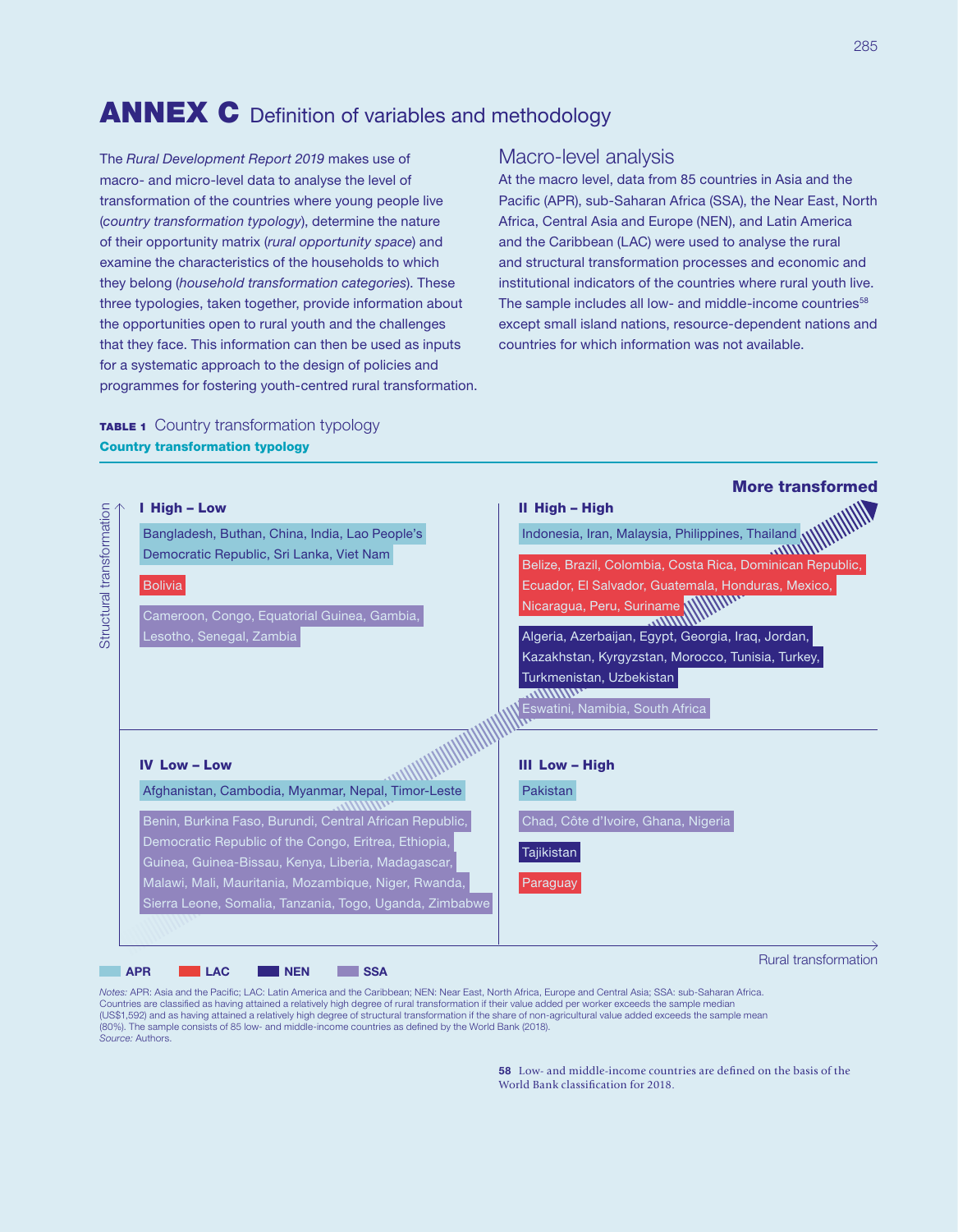#### Country transformation typology

This report uses two variables<sup>59</sup> to define levels of structural transformation (ST) and rural transformation (RT):

- + ST: Non-agricultural value added (percentage of GDP)
- + RT: Agricultural value added per worker (constant 2010 US\$)

The country typologies were defined on the basis of a combination of the level (high/low) of these measures relative to the global median (for RT) and global average<sup>60</sup> (for ST) using the latest value available (data for 2016 in 90 per cent of the cases).<sup>61</sup>

The variables listed to the right are also used in discussing the country-level challenges and opportunities for rural youth in all 85 low- and middle-income countries included in the analysis:

| <b>Variable</b>                                          | <b>Source</b>                                                                       | Year                             |
|----------------------------------------------------------|-------------------------------------------------------------------------------------|----------------------------------|
| <b>Rural and</b><br>urban poverty<br>headcount<br>ratio  | <b>Rural Development Report</b><br>2016, World Bank                                 | Measured<br>at 2011 \$<br>in PPP |
| Income per<br>capita in<br>constant 2010<br>PPP US\$     | <b>World Development</b><br>Indicators (WDI), World<br><b>Bank</b>                  |                                  |
| Government<br><b>Effectiveness</b><br>percentile<br>rank | Worldwide Governance<br>Indicators (WGI), World<br><b>Bank</b>                      |                                  |
| Countries<br>in a conflict<br>situation                  | Brueck et al., 2018                                                                 |                                  |
| Countries<br>with fragile<br>situations                  | Harmonized List of Fragile<br><b>Situations, World Bank</b>                         |                                  |
| Youth<br>population<br>share                             | <b>World Population</b><br>Prospects: The 2017<br><b>Revision, United Nations</b>   | 1950-2050                        |
| Rural youth<br>population<br>share                       | <b>World Urbanization</b><br>Prospects: The 2017<br><b>Revision, United Nations</b> | 1985-2015                        |

#### Micro-level analysis

At the micro level, this report uses socio-economic household surveys from national statistical offices, combined with geographic variables explained in detail in annex B. With the exception of the Indonesia Family Life Survey,<sup>62</sup> all the surveys are nationally representative and cover both urban and rural areas. Household and individuallevel data are collated for 13 countries in the three main regions of SSA, LAC and APR (see TABLE 2).

59 Source: World Development Indicators, World Bank.

60 Resource-rich countries were excluded in order to avoid artificially increasing the value of the global mean and median. A country is defined as being resource-rich if the share of rents from natural resources other than forest resources amounts to more than 12 per cent of total GDP. Resource-rich countries were then classified as being at a high or low level of ST based on the non-resource, non-agricultural share of their nonresource GDP.

61 The countries for which the latest available data were for a different year are: Tajikistan (2015), Belize (2015 for ST) and Tunisia (2015 for RT). 62 The Indonesia Family Life Survey is based on a sample of households representing about 83 per cent of the Indonesian population.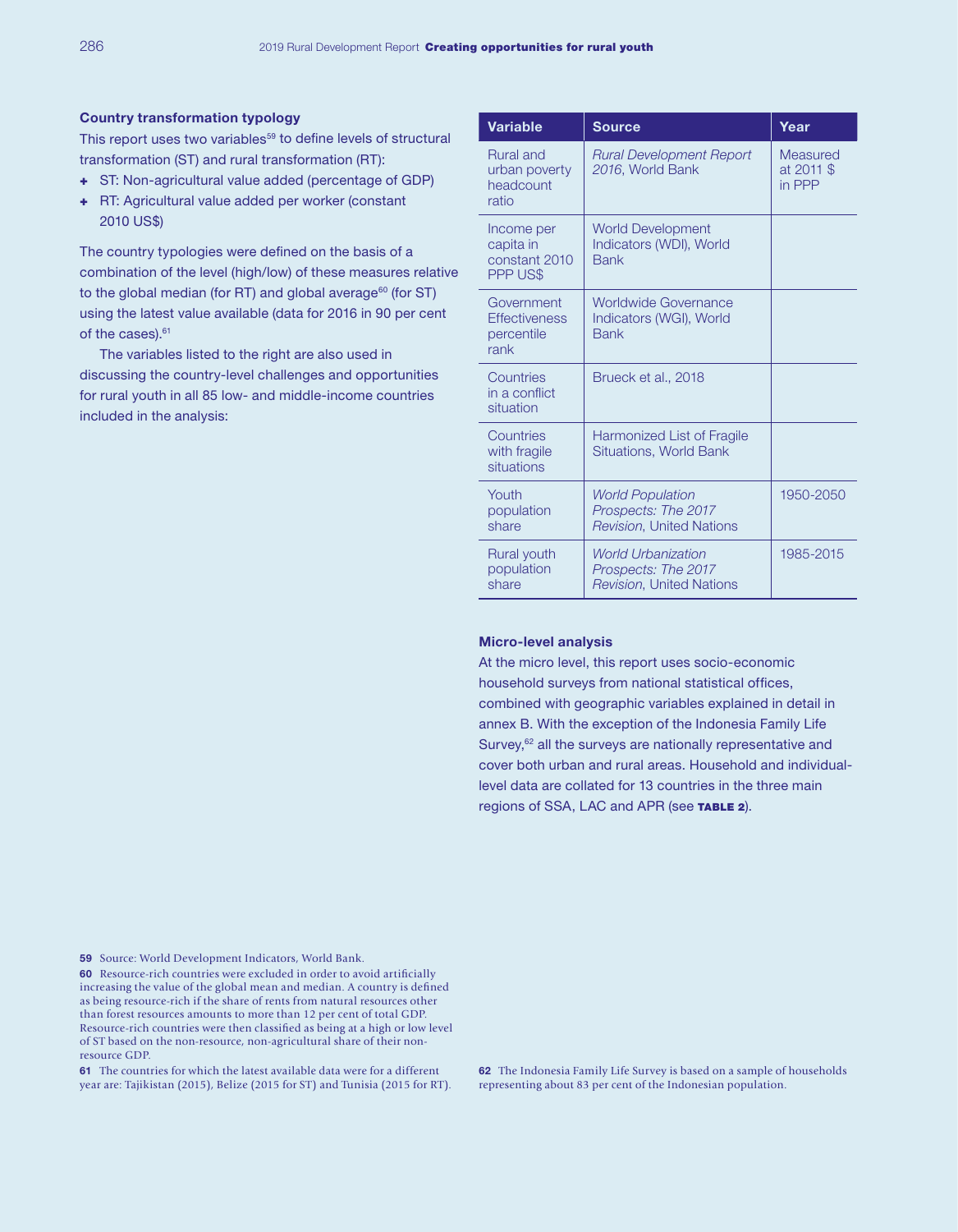#### TABLE 2 Microdata sources and sample sizes

| <b>Country</b>                                                                                                                                                                | <b>Survey</b>                                                                               | <b>Source</b>                                                                           | Year      | No. of<br>households<br>(individuals) | <b>Geo-locations</b>                     |
|-------------------------------------------------------------------------------------------------------------------------------------------------------------------------------|---------------------------------------------------------------------------------------------|-----------------------------------------------------------------------------------------|-----------|---------------------------------------|------------------------------------------|
|                                                                                                                                                                               | <b>Sub-Saharan Africa</b>                                                                   |                                                                                         |           |                                       |                                          |
| <b>Ethiopia</b>                                                                                                                                                               | Ethiopia – Socioeconomic<br><b>Survey</b>                                                   | Central Statistical Agency of<br>Ethiopia (CSA)                                         | 2015/2016 | 4.954<br>(23, 393)                    | Enumeration areas<br>$( EAs) - geocoded$ |
| Malawi                                                                                                                                                                        | Fourth Integrated<br><b>Household Survey</b>                                                | National Statistical Office (NSO)<br>- Ministry of Economic Planning<br>and Development | 2016/2017 | 12,447<br>(53, 885)                   | $EAs - geocode$                          |
| <b>Niger</b>                                                                                                                                                                  | National Survey on<br><b>Household Living</b><br>Conditions and<br>Agriculture - Panel data | Survey and Census Division -<br>National Institute of Statistics                        | 2014      | 3,617<br>(22, 671)                    | $EAs - geocode$                          |
| Nigeria                                                                                                                                                                       | <b>General Household</b><br>Survey - Panel data                                             | <b>National Bureau of Statistics</b><br>(NBS) – Federal Government of<br>Nigeria        | 2015/2016 | 4,291<br>(24, 807)                    | $EAs - geocode$                          |
| <b>United</b><br>Republic of<br>Tanzania                                                                                                                                      | <b>National Panel Survey</b>                                                                | National Bureau of Statistics -<br>Ministry of Finance and<br>Planning                  | 2014/2015 | 3,352<br>(16, 285)                    | $EAs - geocode$                          |
| Uganda                                                                                                                                                                        | The Uganda National<br><b>Panel Survey</b>                                                  | Uganda Bureau of Statistics -<br>Government of Uganda                                   | 2013/2014 | 1.561<br>(9,373)                      | $EAs - geocode$                          |
| <b>Latin America and the Caribbean</b><br><b>Mexico</b><br>Encuesta nacional de<br>Instituto Nacional de Estadística<br>2016<br>69,939<br>$EAs - geocode$<br>$(0.70 \pm 1.0)$ |                                                                                             |                                                                                         |           |                                       |                                          |

| <b>NEXICO</b>    | Encuesta nacional de<br>ingresos y gastos de los<br>hogares                              | Instituto Nacional de Estadística<br>y Geografía, MEX-INEGI.40.202.<br>03-ENIGH-2016-NS | <b>2016</b> | <b>PA.ARA</b><br>(256, 448) | EAS - geocoded                         |
|------------------|------------------------------------------------------------------------------------------|-----------------------------------------------------------------------------------------|-------------|-----------------------------|----------------------------------------|
| <b>Nicaragua</b> | Encuesta nacional de<br>hogares sobre medición<br>de nivel de vida                       | Instituto Nacional de<br>Información de Desarrollo                                      | 2014        | 6.851<br>(29, 381)          | Municipality<br>geocodes<br>identified |
| Peru             | Encuesta nacional del<br>hogares $2016$ (Annual) $-$<br>Condiciones de vida y<br>pobreza | Instituto Nacional de Estadística<br>e Informática                                      | 2016        | 35,785<br>(134, 235)        | $EAs - geocode$                        |

#### Asia

| <b>Bangladesh</b> | Household Income and<br><b>Expenditure Survey</b> | Bangladesh Bureau of<br>Statistics - Ministry of Planning                                                                                                                        | 2010 | 12.240<br>(55,580)  | Upazila geocodes<br>identified |
|-------------------|---------------------------------------------------|----------------------------------------------------------------------------------------------------------------------------------------------------------------------------------|------|---------------------|--------------------------------|
| Cambodia          | Cambodia Socio-<br><b>Economic Survey</b>         | National Institute of Statistics -<br>Ministry of Planning                                                                                                                       | 2014 | 12.090<br>(53,968)  | Village geocodes<br>identified |
| Indonesia         | Indonesia Family Life<br>Survey                   | J. Strauss, F. Witoelar and B.<br>Sikoki. "The Fifth Wave of the<br>Indonesia Family Life Survey<br>(IFLS5): Overview and Field<br>Report". March 2016. WR-<br>1143/1-NIA/NICHD. | 2014 | 15,881<br>(58, 312) | $EA - geocoded63$              |
| <b>Nepal</b>      | <b>Nepal Living Standards</b><br><b>Survey</b>    | Central Bureau of Statistics -<br>National Planning Commission<br>Secretariat, Government of Nepal                                                                               | 2010 | 5.988<br>(28, 670)  | Village geocodes<br>identified |

63 Geo-locations for the enumeration areas of IFLS-5 were obtained from the RAND Cooperation, which the authors wish to thank for its cooperation. All SSA datasets are from the World Bank's Living Standards Measurement Study – Integrated Studies on Agriculture (LSMS-ISA). The ongoing support provided by the LSMS team during the compilation work is gratefully acknowledged.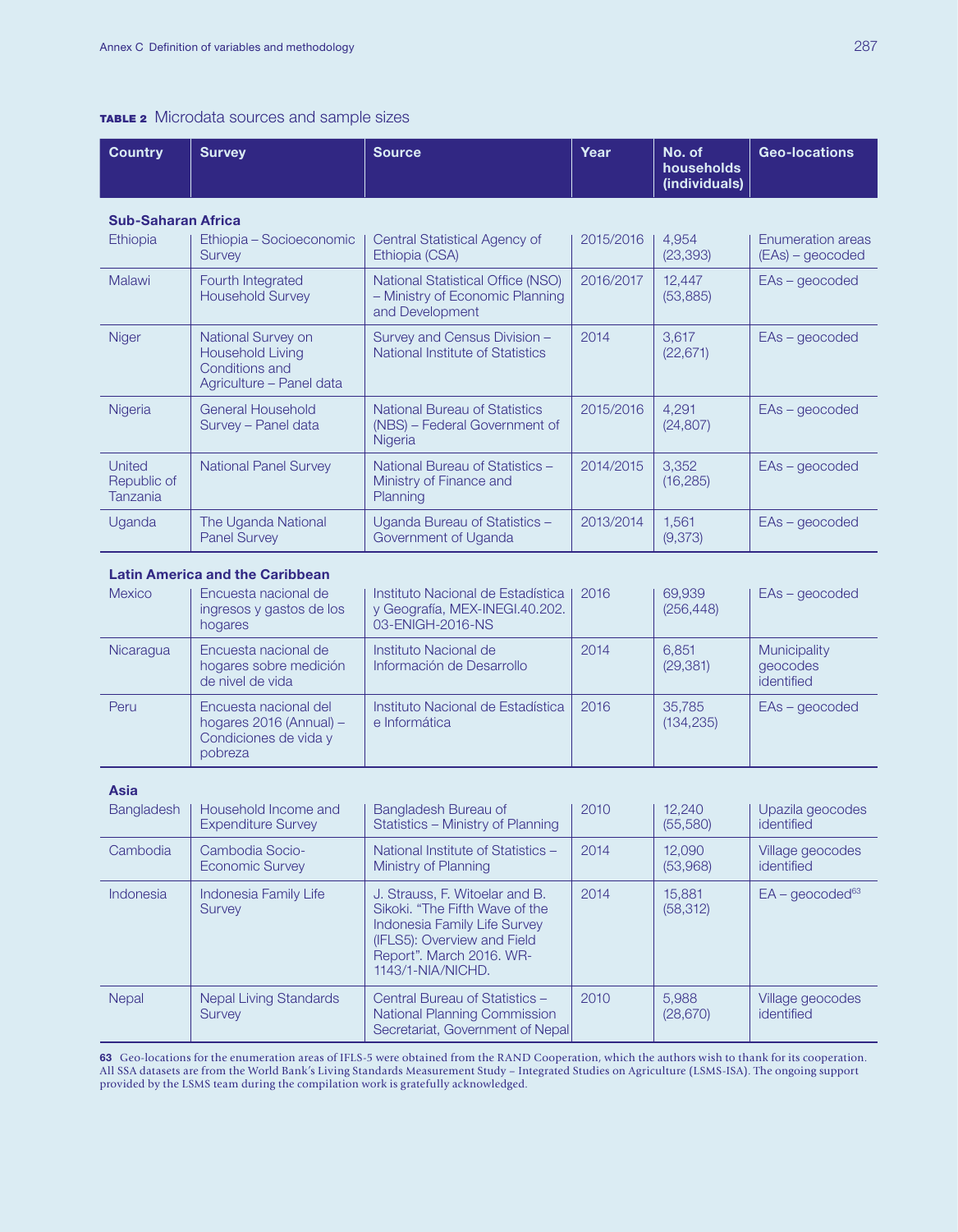#### Rural opportunity space

A typology of rural opportunity spaces was created for the *Rural Development Report 2019* using two main variables: commercialization potential and agricultural production potential ([Wiggins and Proctor, 2001;](https://onlinelibrary.wiley.com/doi/abs/10.1111/1467-7679.00142) [Ripoll et al., 2017](http://journals.sagepub.com/doi/abs/10.1177/0030727017724669)). Data for the commercialization potential indicators were drawn from the [WorldPop](http://www.worldpop.org.uk/) project (population densities). Data for agricultural potential were obtained by using the Enhanced Vegetation Index [\(EVI](https://gcmd.nasa.gov/KeywordSearch/Metadata.do?Portal=NASA&KeywordPath=Parameters%7CAGRICULTURE%7CSOILS%7CRECLAMATION%2FREVEGETATION%2FRESTORATION&OrigMetadataNode=GCMD&EntryId=MEaSUREs_VIP_EVI&MetadataView=Full&MetadataType=0&lbnode=mdlb3)) to classify land as cropland or pastureland.

A systematic method was used to merge the population density data with the geographic locations of households obtained from survey data. In SSA, artificial boundaries were drawn around the georeferenced centroids for each enumeration area (EA) in order to capture the average EA population from the survey data based on the known densities taken from WorldPop data.

In APR, with the exception of Indonesia, and in LAC, the household data do not include georeferenced information, but GIS layers from DIVA were used to obtain centroids for municipalities/other small units with boundaries for relatively small administrative areas. The analyses presented in this report include any dataset with boundary data for an administrative unit whose average size is 1,000 square km or less.<sup>64</sup>

The rural-urban (i.e. rural, semi-rural, peri-urban and urban) gradients correspond to the population density quartiles for all low- and middle-income countries. The least dense quartile corresponds to rural areas and the densest quartile to urban areas. In between there are the semi-rural (second quartile) and peri-urban (third quartile) areas. Each EA has been classified along the rural-urban gradient and matched up with its level of commercialization/ connectivity potential.

The EVI, which is a measure of the density of green vegetation, was used as a proxy for agricultural production potential. Global land use layers were used to isolate cropland and grazing land in order to exclude very densely forested areas and water bodies from the indicator. In order to avoid annual variability in the EVI caused by rainfall and temperature fluctuations and the impacts of extreme weather events, a three-year average EVI value was computed. The vegetation density was then divided into terciles in order to obtain agricultural potential gradients. The combination of the EVI terciles and the three lowest population density quartiles (rural, semi-rural and peri-urban) generates the different categories of the rural opportunity space typology. For technical details on the geospatial data that were used to develop this typology, see annex B.

# Household transformation categories

The third typology used in the *Rural Development Report 2019* employs data at the household level. The household transformation categories capture the capacity of households to commercialize their agricultural production activities (akin to *rural transformation* at the household level) and their ability to diversify their sources of income towards more profitable non-farm activities (akin to *structural transformation* at the household level). The first indicator is calculated as the share of farm sales over total farm income. The second is the share of non-farm income over total income. Household income aggregates are constructed based on the Rural Income Generating Activities (RIGA) methodology, as follows:<sup>65</sup>

- + Total income includes crop production, wage income, self-employment income from non-agricultural activities and other types of income (transfers, non-farm rent income, real estate, etc.).
- + Farm income includes income from harvests, forestry, livestock and livestock products (milk, eggs, etc.).
- + Agricultural income was computed by applying estimated prices for crop sales to the net (excluding crop losses) harvested quantity.
- + Non-farm income includes non-agricultural wages, nonagricultural enterprise income and other kinds of income.

64 This size makes it possible to fully contain the administrative unit within a circle around the unit's centroid having a 50-km radius.